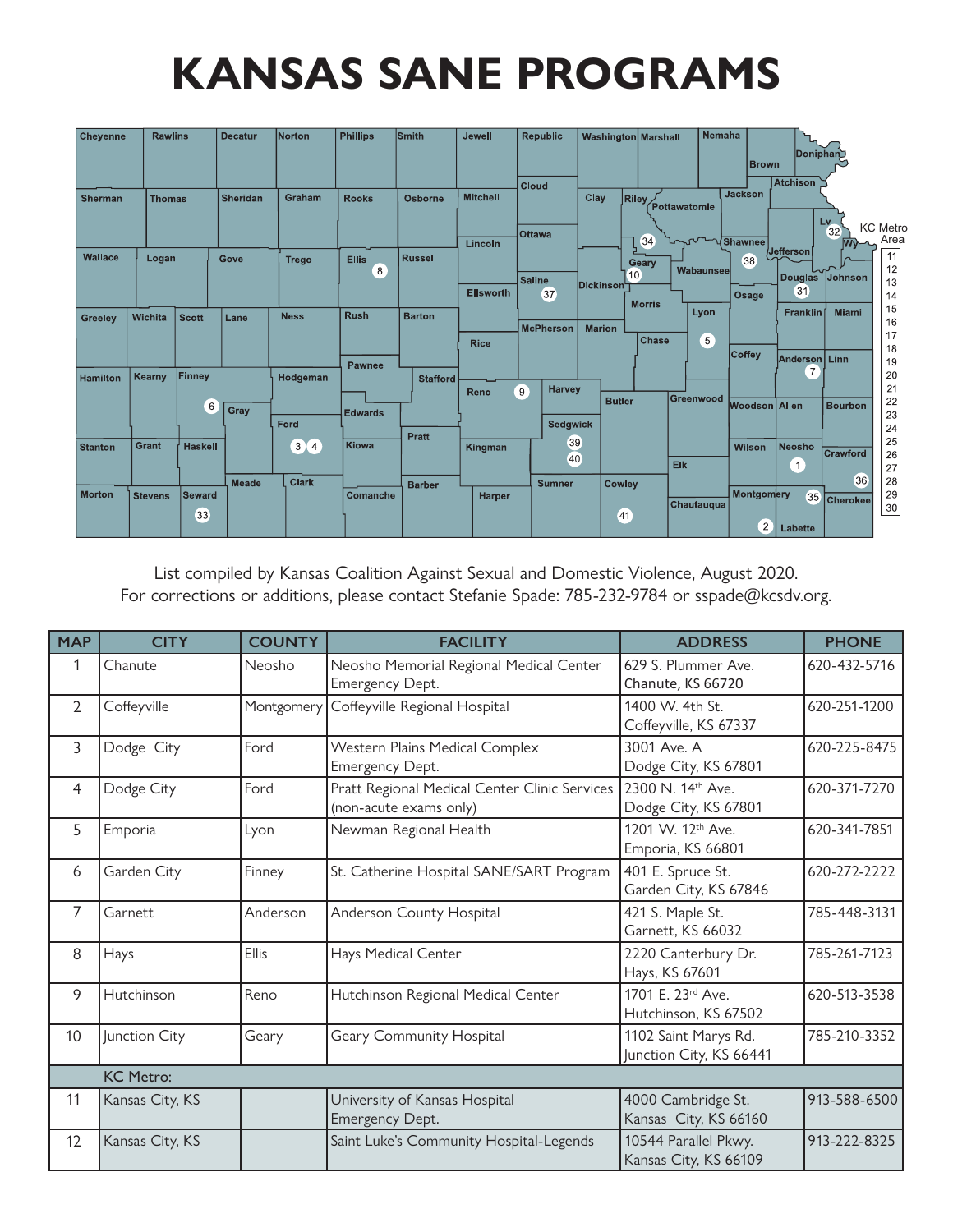| <b>MAP</b> | <b>CITY</b>          | <b>COUNTY</b> | <b>FACILITY</b>                                                               | <b>ADDRESS</b>                                           | <b>PHONE</b> |
|------------|----------------------|---------------|-------------------------------------------------------------------------------|----------------------------------------------------------|--------------|
|            | KC Metro, continued: |               |                                                                               |                                                          |              |
| 13         | Kansas City, MO      |               | Saint Luke's Community Hospital-Plaza                                         | 4401 Wornall Rd.<br>Kansas City, MO 64111                | 816-932-9000 |
| 14         | Kansas City, MO      |               | Children's Mercy Hospital                                                     | 2401 Gillham Rd.<br>Kansas City, MO 64108                | 816-234-3000 |
| 15         | Kansas City, MO      |               | Truman Medical Center-Hospital Hill                                           | 2301 Holmes Street<br>Kansas City, MO 64108              | 816-404-1000 |
| 16         | Kansas City, MO      |               | Saint Luke's North                                                            | 5830 N.W. Barry Rd.<br>Kansas City, MO 64154             | 816-891-6000 |
| 17         | Leawood, KS          |               | Saint Luke's Community Hospital-Leawood                                       | 13200 State Line Rd.<br>Leawood, KS 66209                | 913-222-8380 |
| 18         | Lee's Summit, MO     |               | Saint Luke's East                                                             | 100 N.E. Saint Luke's Blvd.<br>Lee's Summit, MO 64086    | 816-347-5000 |
| 19         | Lenexa, KS           |               | AdventHealth Lenexa                                                           | 23401 Prairie Star Parkway<br>Lenexa, KS 66227           | 913-676-8500 |
| 20         | Olathe, KS           |               | Saint Luke's Community Hospital-Olathe                                        | 13405 S. Blackbob Rd.<br>Olathe, KS 66062                | 913-222-8390 |
| 21         | Overland Park, KS    |               | Children's Mercy South                                                        | 5808 W. 110th St.<br>Overland Park, KS 66211             | 913-969-8000 |
| 22         | Overland Park, KS    |               | Overland Park Regional Medical Center                                         | 10500 Quivira Road<br>Overland Park, KS 66215            | 913-541-5000 |
| 23         | Overland Park, KS    |               | Saint Luke's Community Hospital-North                                         | 7246 W. 75th St.<br>Overland Park, KS 66204              | 913-222-8370 |
| 24         | Overland Park, KS    |               | Saint Luke's South                                                            | 12300 Metcalf Ave.<br>Overland Park, KS 66213            | 913-317-7000 |
| 25         | Overland Park, KS    |               | AdventHealth Overland Park (formerly<br>Shawnee Mission Health-Overland Park) | 7820 W. 165 <sup>th</sup> St.<br>Overland Park, KS 66223 | 913-373-1100 |
| 26         | Roeland Park, KS     |               | Saint Luke's Community Hospital-Roeland<br>Park                               | 4720 Johnson Dr.<br>Roeland Park, KS 66205               | 913-222-8399 |
| 27         | Shawnee Mission, KS  |               | AdventHealth Shawnee Mission<br>(formerly Shawnee Mission Medical Center)     | 9100 W. 74th St.<br>Shawnee Mission, KS 66204            | 913-676-2000 |
| 28         | Shawnee Mission, KS  |               | Saint Luke's Community Hospital-Shawnee                                       | 14950 W 67th St.<br>Shawnee, KS 66216                    | 913-323-5125 |
| 29         | Overland Park, KS    |               | Saint Luke's Community Hospital-South                                         | 7651 W. 159th St.<br>Overland Park, KS 66085             | 913-222-8395 |
| 30         | Smithville, MO       |               | Saint Luke's Smithville                                                       | 601 S. 169 Highway<br>Smithville, MO 64089               | 816-532-3700 |
| 31         | Lawrence             | Douglas       | Lawrence Memorial Hospital<br>Emergency Dept.                                 | 325 Maine St.<br>Lawrence, KS 66044                      | 785-505-6162 |
| 32         | Leavenworth          |               | Leavenworth Saint Luke's Cushing Hospital                                     | 711 Marshall St.<br>Leavenworth, KS 66048                | 913-684-1100 |
| 33         | Liberal              | Seward        | Southwest Medical Center                                                      | 315 W. 15th St.<br>Liberal, KS 67901                     | 620-629-6700 |
| 34         | Manhattan            | Riley         | Ascension Via Christi-Manhattan                                               | 1823 College Ave.<br>Manhattan, KS 66502                 | 785-776-6880 |
| 35         | Parsons              | Labette       | Labette Health                                                                | 1902 S. US Highway 59<br>Parsons, KS 67357               | 620-421-4880 |
| 36         | Pittsburg            | Crawford      | Via Christi Hospital SANE/SART Program                                        | 1 Mount Carmel Way<br>Pittsburg, KS 66762                | 620-232-0289 |
| 37         | Salina               | Saline        | Salina Regional Health Center SANE/SART<br>Program                            | 400 S. Santa Fe Ave.<br>Salina, KS 67401                 | 785-452-7095 |
| 38         | Topeka               | Shawnee       | Stormont Vail Healthcare SANE/SART<br>Program                                 | 1500 S.W. 10 <sup>th</sup> Ave.<br>Topeka, KS 66604      | 785-354-6107 |